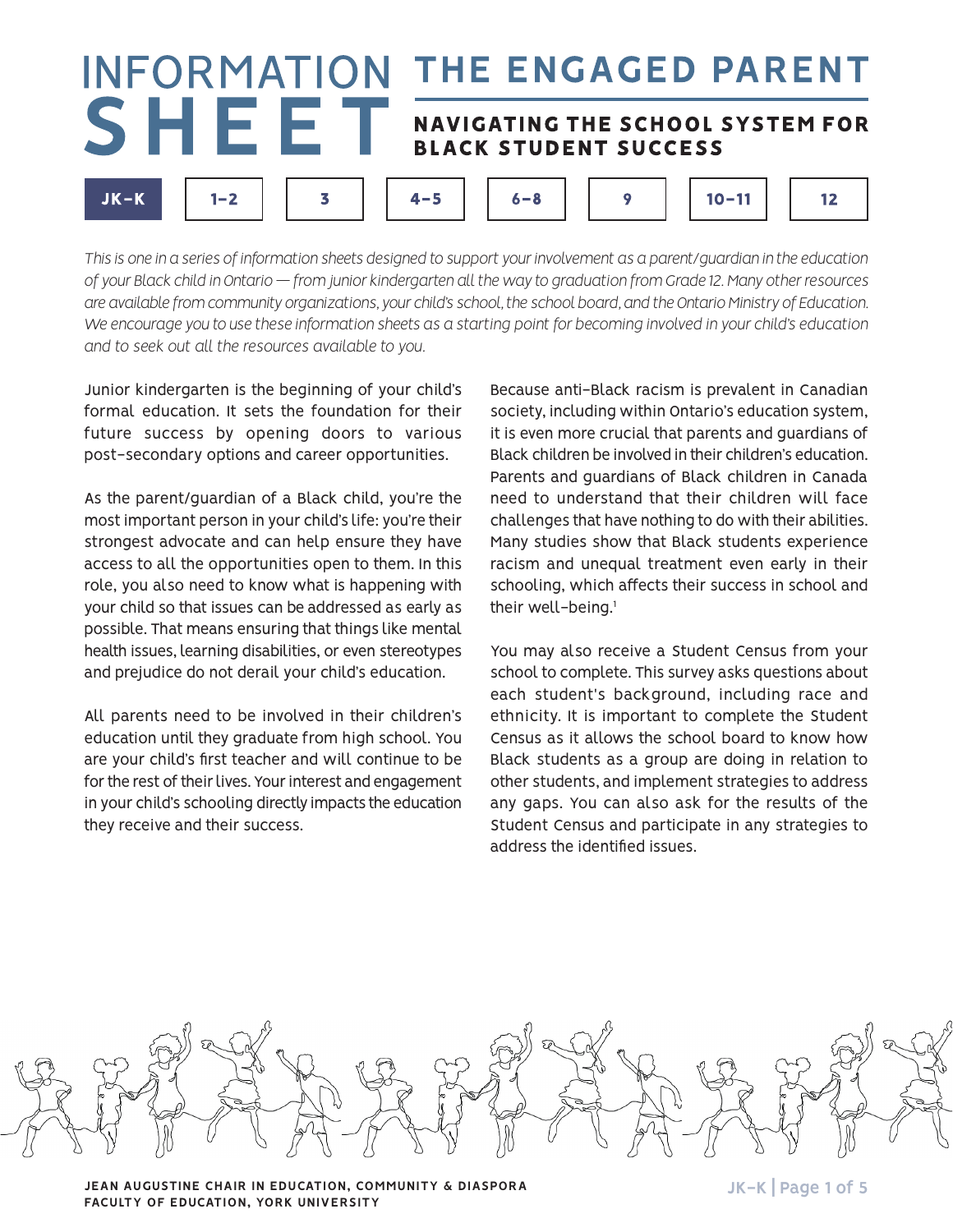## **THINGS TO DO AT HOME**

While many of these activities might seem straightforward, they may not always be easy depending on your circumstances. If you need help, community agencies or social services in your neighbourhood could give you support. Seek out these services so that you can do your best at the most important role you have: that of being a parent.

- Talk to your child. Talk to them about school, their friends, and their interests. This helps you support and encourage their interests and curiosity at home. You can also help your child practice their communication skills by talking to them about what is happening in their school, the community, and in society.
- **Read to your child.** Reading to your child is one of the most important things you can do to develop their literacy skills. Physical books are much better than reading on a tablet or computer. Your local library will give you free access to a range of books.
- Practice math and writing. Use the many opportunities throughout the day to practice math and writing with your child. For example, at the grocery store, children can count the number of fruit or vegetables you are buying. When reading to them, help them identify letters and simple words. Your child can also practice colouring and writing their name.
- **Develop a routine.** Developing a routine at home helps children adapt to the structure and routine of school. A regular time for bed, a bedtime ritual, and at least 9 hours of sleep will help your child feel well rested and ready to learn when they get to school in the morning.
- Ensure your child is ready for school each day. Ensure that your child is in school every day and on time. Regular attendance in these early years

sends the message to your child that education is important. It also helps support their ongoing learning by ensuring they don't miss a lot of time in class.

- **Engage your child in cultural events and Black history.** During these early years, you can start to develop a strong racial and cultural identity in your child by taking them to cultural and Black history events in your community.
- Set high expectations and celebrate successes. Your child will learn a lot in these early years. Set high expectations for your child so that they in turn have high expectations of themselves. You can also encourage their love of school and love of learning by celebrating their accomplishments.
- **Monitor screen time.** Monitor the amount of time your child spends on cell phones, iPads, computers, and in front of the TV. You can do this by setting specific times when your child can play on the iPad or watch TV. You should also monitor how much time you spend on your cell phone while you're with your child. They benefit most from talking, playing, and interacting with you and need your attention.
- **Encourage their interests.** Encourage your child's interests and create opportunities that will stimulate these interests. You can find books at the library and buy gifts for them that are related to these interests.

## **WHAT TO DO BEFORE THE FIRST DAY OF SCHOOL**

Schools often provide information and resources for families with children entering kindergarten. Schools might also hold information sessions and provide information on their website. Take the time to review this important information.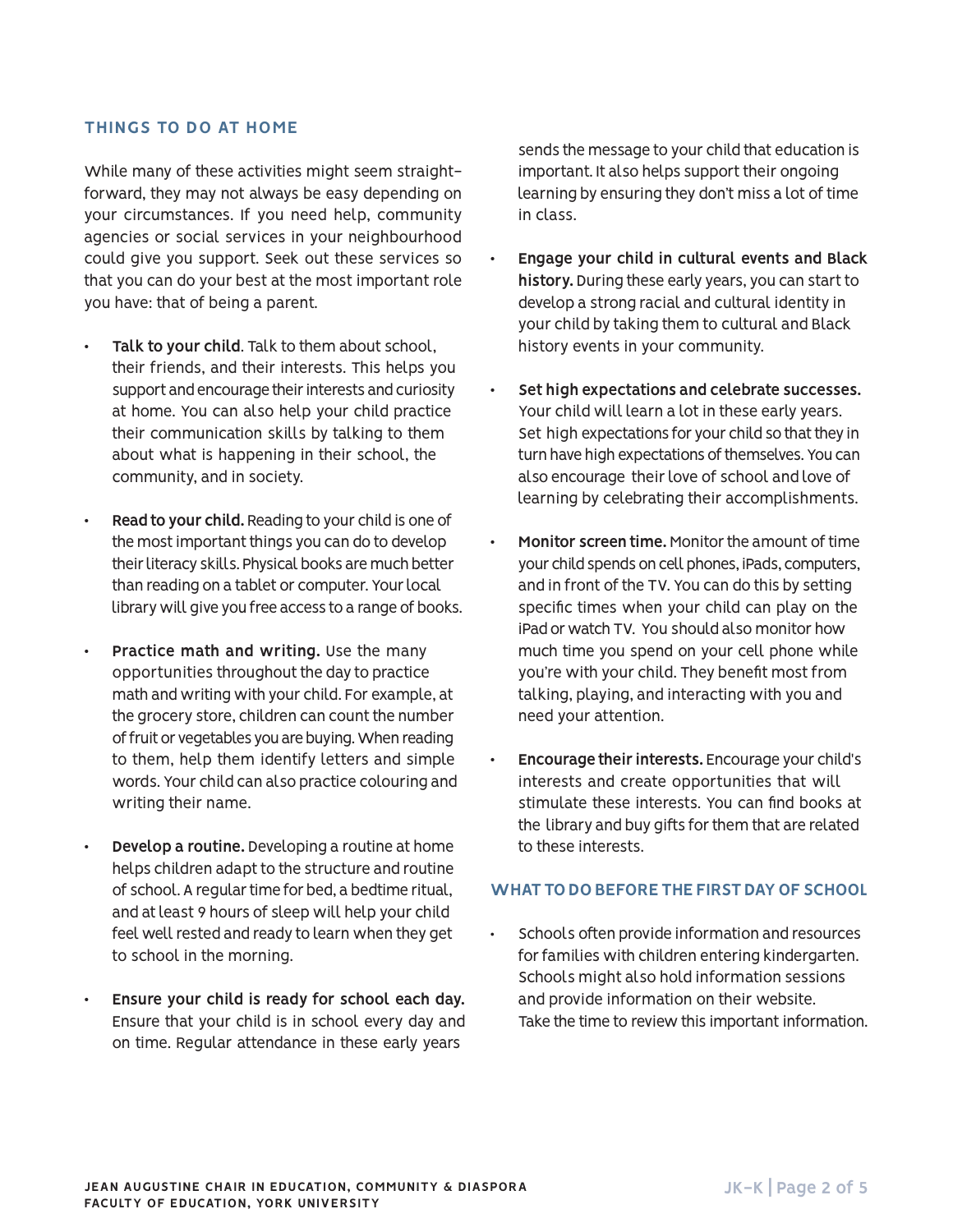- If the school has an open house or information night, take your child with you so that they can become familiar with the school.
- Provide your child with as much positive information as possible about school. Tell them what to expect at school, what the classroom might look like, what the role of the teacher is, and what the other children will be like. This will help ease their anxiety about going to school.
- Prepare your child for school by getting them used to playing and cooperating with children their age. If they don't have siblings or other family members their age, there may be an Early Years Centre or library in your community with programs that let them meet and interact with children their age.

# **WHAT TO DO ON THE FIRST DAY OF SCHOOL**

- If possible, take your child to school on the first day. This is an exciting day for you to share with them.
- If you haven't already done so, meet the teacher. You might not have much of an opportunity to talk with the teacher on the first day, but it's important for the teacher to meet you and know that you are involved in your child's education.

# **WHAT TO DO DURING THE SCHOOL YEAR**

- Develop the habit of talking to your child about their daily activities and experiences. During these conversations, you will discover what they are learning and how well they are doing in school. You will also hear about any unpleasant experiences or difficulties they might be having, which you might then need to discuss with the teacher.
- If your child reports any unpleasant incidents, find out how your child responded and what the teacher did to address it. If the teacher did not address the issue or if the situation continues, ask

for a meeting with the teacher. Be sure to make it a conversation, not a confrontation, so that you can work with the teacher to address the problem. If the teacher does not address the situation, you can speak to the principal or the superintendent. If they don't address it, you can also contact your school board trustee.

- Check in with the teacher throughout the school year. Don't wait for a problem to arise. Instead, develop a relationship with the teacher so that they come to you first if there is a problem. Regular check-ins with the teacher can also help to identify behavioural or other issues early on.
- Get to know the teachers, the principal, the office secretary, and the other key personnel at the school. This helps them know that your child has an engaged and caring parent behind them. If school staff know you, they are more likely to call you when an issue arises.
- School performances that your child is involved in are all important activities that you should be aware of and try to attend. If you are unable to attend, try to see if another family member or friend can go in your place.
- Attend all parent-teacher meetings. If you aren't able to attend on the day or time scheduled, you can ask the teacher to arrange for another time. These meetings are a strong indication to the teacher of your interest in your child's education. It also gives the teacher the opportunity to discuss any issues or concerns they might have.
- When you visit the classroom, look around to ensure that your child's identity is reflected in the classroom. Ask the teacher about the books, toys, and other materials that feature Black people.
- Volunteer whenever possible by accompanying the class on a school trip, helping the class prepare for special celebrations, or lending a hand when needed.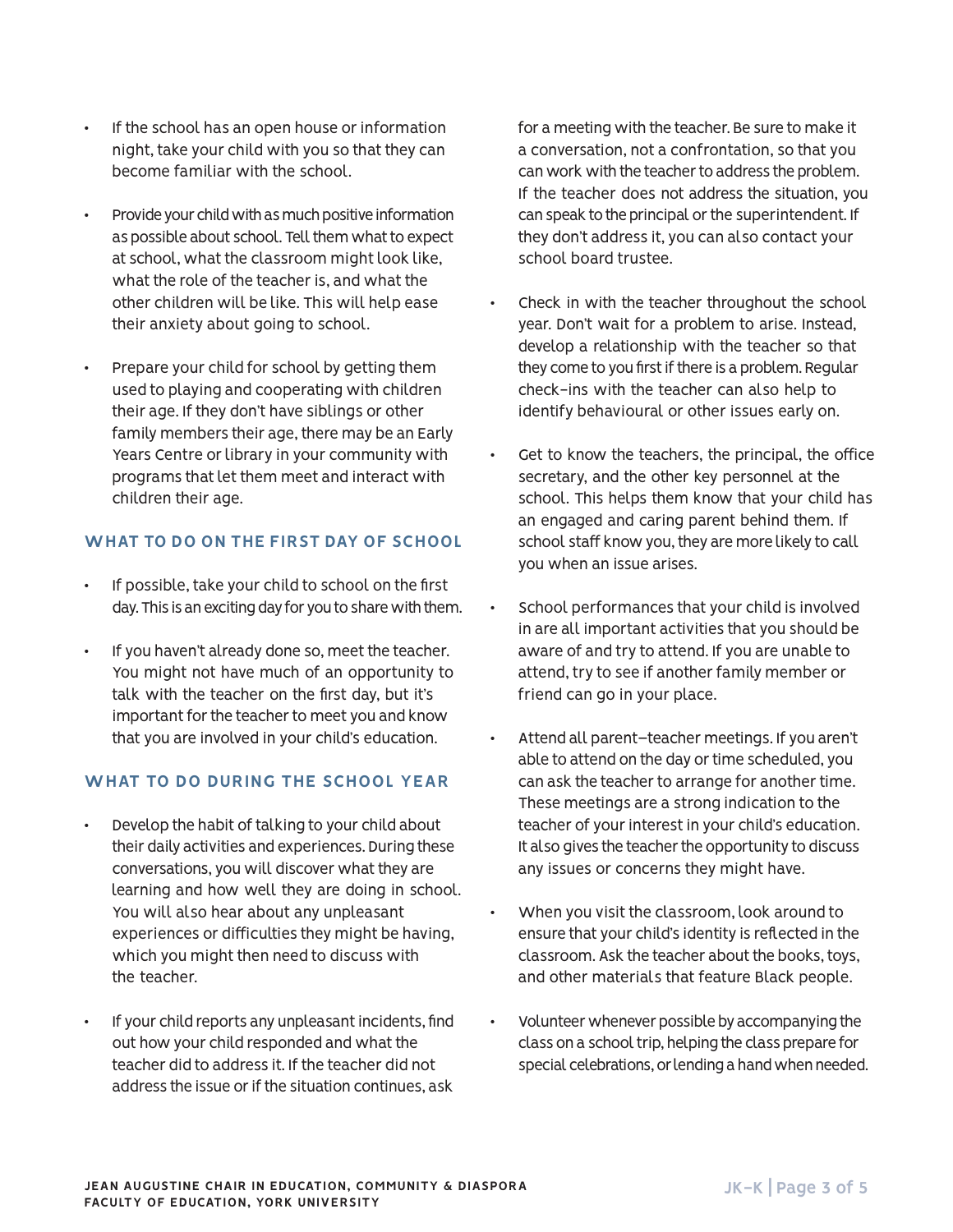# **WHAT TO DO AT THE END OF THE SCHOOL YEAR**

The Ontario education system requires that a record—Ontario Student Record (OSR)—of your child's educational progress is maintained. The parents of any child under 18 have access to the OSR and all the information in it. You should review it at the end of each year and ask that any unnecessary or negative comments about your child be removed.

# **THINGS TO WATCH FOR IN YOUR CHILD**

## **LEARNING DIFFICULTIES**

Kindergarten represents an important stage in the development of your child's thinking and learning skills. At this stage, children learn a great deal, including important vocabulary and social skills, learning to count, and beginning to learn to read. Take the opportunity to speak with the teacher to ensure your child is progressing well.

## **BEHAVIOURAL ISSUES**

- At this stage, children should enjoy going to school and should have developed friendships. If your child does not like going to school, have a discussion with your child and their teacher about the reasons why.
- As much as we all want to believe that our child is an angel, in school they might behave in ways we are not accustomed to. Pay close attention to how your child behaves in different environments or how they interact with other children to help identify any issues. You will then be able to work with the teacher to come up with a solution to any behavioural issues.
- In some cases, behavioural problems could arise from underlying issues that may need to be addressed, such as poor vision, hearing issues, lack of sleep, etc.
- Keep in mind that there could be differences in what you see as a parent and what their teacher sees. In some cases, your child may behave

differently at school. But the teacher might be seeing your child through a biased lens and interpreting their behaviours differently because of racial or cultural differences.2 Stay continuously engaged with your child's education to make sure you can recognize whether and when this is happening.

#### **SUSPENSIONS**

- Research shows that Black children tend to be suspended for behaviours for which other children are not.3 In addition, schools continue to suspend young children even though the evidence indicates that suspending young children is not an effective way to change behaviours.
- A suspension could also damage your child's self-esteem and reduces their changes of graduating from high school.4 Schools use suspensions when children struggle with managing their emotions, have developmental delays, or have mental health issues. If the principal wants to suspend your child, ask them to find an alternative way to deal with the problem. You can also challenge the suspension by discussing it with the superintendent or a trustee.

# **THINGS TO WATCH FOR COMING FROM THE TEACHER**

As the parent of a Black child, you will need to consider whether your child is being treated differently than other children. Watch for:

- Any suggestion that the teacher doesn't have high expectations of your child.
- Any suggestion that the teacher is afraid of your child. This might indicate that the teacher is seeing your child through a biased lens rather than as an individual.